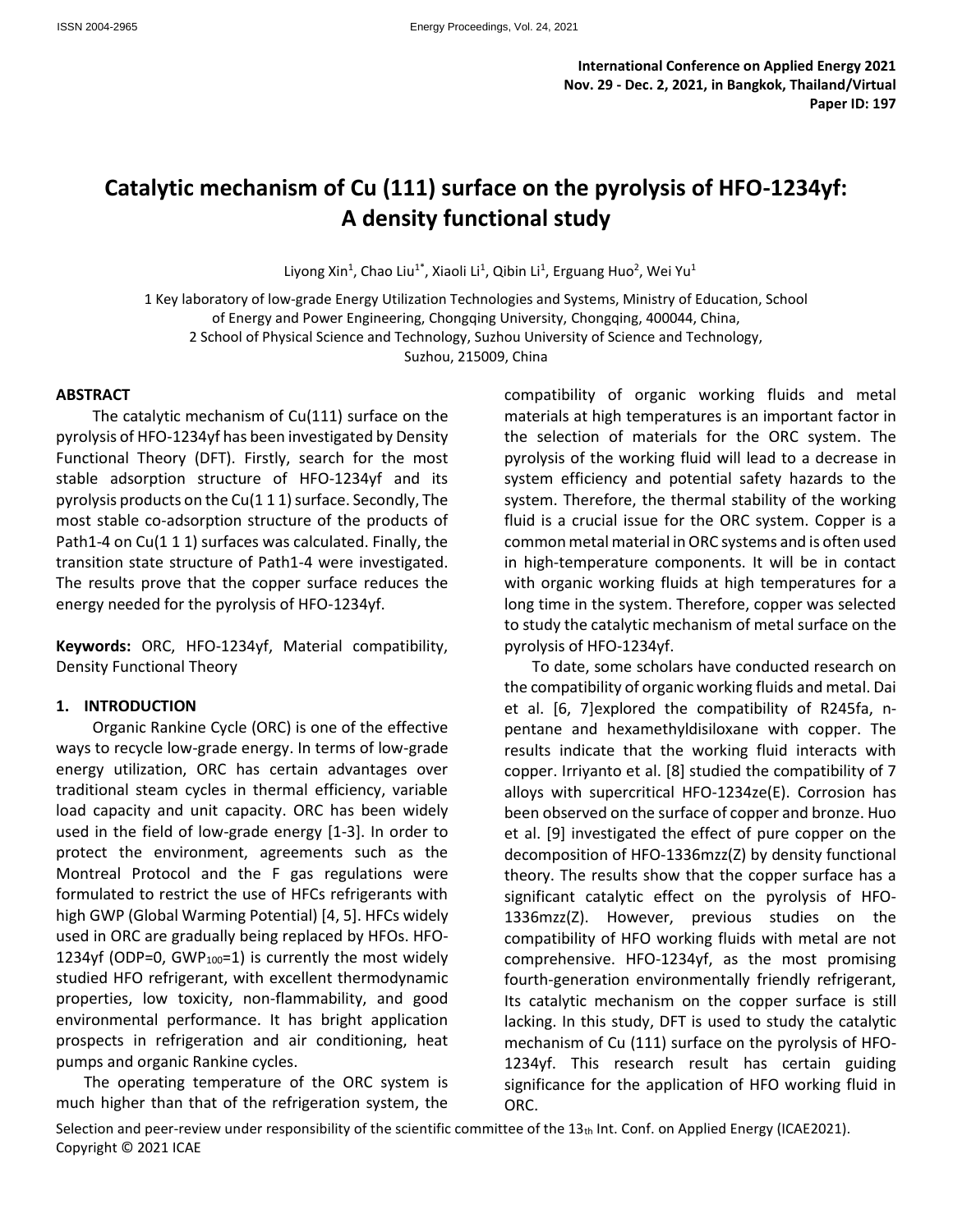## **2. CALCULATION METHODS**

A 4×4×3 super-cell was established to simulate Cu (1 1 1) surfaces, with a total of 48 Cu atoms. The bottom two layers of atoms are fixed. The top layer of atoms can move freely. A vacuum layer with a thickness of 15 Å is built on the top to eliminate layer-to-layer interaction. The optimized structure and adsorption sites of the Cu(1 1 1) surface are shown in Fig.1. On the Cu(1 1 1) surface, there are mainly four special adsorption sites: Top, Hcp, Fcc and Bridge.



Fig. 1. The optimized structure and adsorption sites of the Cu (1 1 1) surface

All calculations are performed in the Material studio software package, the  $DMOI<sup>3</sup>$  package is selected to calculate all reactants, products and transition states [10, 11]. Structural optimizations adopt density functional theory generalized gradient approximation GGA-PBE exchange correlation function, and perform allelectronic calculations on the dual-value orbital basis set plus orbital polarization function (DNP) level[12]. The Monkhorst-Pack grid parameters in the Brillouin area are set to 3×3×1k, the thermal tail effect is 0.005 Ha to improve the calculation accuracy, calculations take into account the non-restrictive spin. The complete LST/QST method is used to calculate the transition state (TS) of all reaction paths.

The adsorption energy *Eads* on the copper surface is defined as follows:

 $E_{ads} = E_{adsorbates} + E_{slab} - E_{adsorbates+slab}$  (1)

Among them, *Eatsorbates* represents the energy of the adsorbate, *Eslab* represents the energy of the copper surface, and *Eatsorbates+slab* represents the total energy of the adsorbate and the surface of Cu. *Eads* as positive means that this adsorbate can be stably adsorbed on the Cu surface.

The reaction energy barrier (*Eb*) is defined as follows:  $E_b = E_{TS} - E_R$  (2)

*ETS* and *E<sup>R</sup>* are the transition state and reactant energy including the copper surface, respectively. At the same time, the bond dissociation energy of the initial reaction of HFO-1234yf without the copper surface is also calculated, the bond dissociation energy ( $E_{BDE}$ ) of the initial reaction of HFO-1234yf is defined as follows:

 $E_{BDE} = E_P - E_R$  (3) *E<sup>P</sup>* and *E<sup>R</sup>* are the energy of the pyrolysis product and

reactant of HFO-1234yf, respectively.

## **3. RESULTS AND DISCUSSION**

The top view of  $Cu(1 1 0)$  and  $Cu(1 0 0)$  can only see two layers of atoms, while the top view of  $Cu(1\ 1\ 1)$ surface can see three layers of atoms. The adsorption sites on the Cu(111) surface are more abundant. Meanwhile, the Cu $(1 1 1)$  surface is the most stable surface of copper, which has a catalytic effect on many pyrolysis reactions. The Cu(1 1 1) surface is selected to analyze the catalytic mechanism of copper on HFO-1234yf. The energy barriers for the decomposition of the following 4 paths on the surface of  $Cu(1\ 1\ 1)$  are calculated. Paths 1-4 are the main initial reaction paths of HFO-1234yf [13, 14].

Path 1 HFO-1234yf $\rightarrow$ CF=CH<sub>2</sub> + CF<sub>3</sub>

Path 2 HFO-1234yf $\rightarrow$ CF<sub>3</sub>CF=CH + H

Path 3 HFO-1234yf $\rightarrow$ CF<sub>3</sub>C=CH<sub>2</sub> + F

Path 4 HFO-1234yf $\rightarrow$ CF<sub>2</sub>CF=CH<sub>2</sub> + F

### *3. 1 Adsorption of molecules and radicals*

The C atoms in  $CF_3CF=CH_2$  are named C1, C2 and C3 from left to right in order to clearly describe the position of the C atom. The adsorption conditions of the reactants and products of the initial reaction of HFO-1234yf on the 4 adsorption sites on the Cu(1 1 1) surface are all calculated. The most stable adsorption site on the Cu(1 1 1) surface is obtained.



Fig.2. The most stable adsorption structure of HFO-1234yf and its pyrolysis products on Cu(1 1 1) surface

The most stable adsorption structure of HFO-1234yf and its pyrolysis products on  $Cu(1 1 1)$  surface is shown in Fig.2. The functional group of HFO-1234yf is a C=C bond, and its most stable adsorption structure is that the C2=C3 bond is adsorbed on the TOP position of the copper surface, C3 is inclined to the copper surface, its adsorption energy is 12.3 kJ $\cdot$ mol<sup>-1</sup>, as shown in Fig.2(a).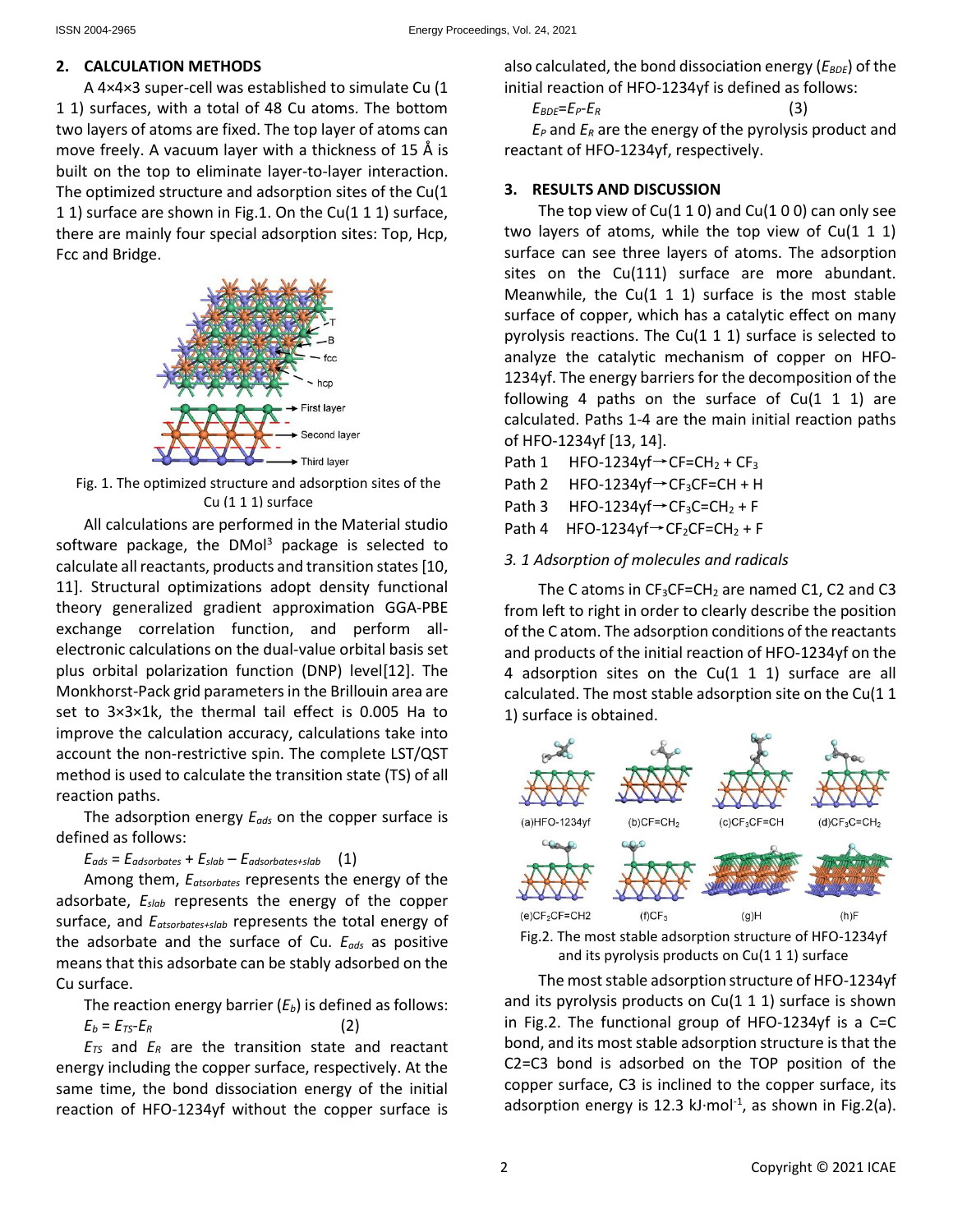The stable adsorption site of  $CF=CH_2$  is adsorbed on the Bridge site by C2 atoms, the adsorption energy is 253.6  $kJ$ ·mol<sup>-1</sup>, as shown in Fig.2(b). The stable adsorption site of CF<sub>3</sub>CF=CH is adsorbed on the FCC site by C3 atoms, and the adsorption energy is 153.8  $kJ$ -mol<sup>-1</sup>, as shown in Fig.2(c). It is worth noting that after  $CF=CH<sub>2</sub>$  and CF3CF=CH are stabilized in the adsorption position, their C=C bonds become C-C bonds. The stable adsorption sites of  $CF_3C=CH_2$ ,  $CF_2CF=CH_2$  and  $CF_3$  are TOP, which are adsorbed through C2, C1 and C1 respectively. Their adsorption energies are 131.2, 73.3 and 111.3  $\text{kl·mol}^{\text{-1}}$ , respectively, as shown in Fig.2(d-f). For the two single atoms H and F, the most stable adsorption site Fcc has adsorption energies of 175.9 and 327.5  $kJ\cdot mol^{-1}$ , respectively, as shown in Fig.2(g-h).

## *3.2 Co-adsorption of molecules and radicals*

The two radicals P1 and P2 generated by the decomposition of HFO-1234yf are modeled according to their most stable adsorption sites in Fig.2. P1 and P2 are placed in adjacent and stable adsorption sites, and stable co-adsorption is obtained after optimization. The most stable co-adsorption structure of the products of Path1- 4 on Cu(1 1 1) surfaces was calculated.

The co-adsorption energy between free radicals on the Cu surface is defined as follows:

 $E_{co-ads} = E_{(P1+P2)/slab} - E_{P1} - E_{P2} - E_{(slab)}$  (4)

Where *E(P1)*, *E(P2)*, *E(slab)* and *E((P1+P2)/slab)* are the energy of product A, the energy of product B, the energy of Cu plate and the energy of co-adsorption  $(A + B)$  /Cu. The most stable co-adsorption structure on the Cu(1 1 1) surface are shown in Fig. 3. These stable co-adsorption structures are considered to be the final state of the decomposition products of HFO-1234yf on the copper surface. Compared with the stable adsorption structure of a single radical, the co-adsorption structure on the Cu(1 1 1) surface maintains the original adsorption site. The co-adsorption energies of  $CF_3 + CF=CH_2$  and  $CF<sub>3</sub>CF=CH + H$  on Cu(1 1 1) surface are 470.5 and 302.5 kJ $\cdot$ mol<sup>-1</sup>, respectively. CF<sub>3</sub>C=CH<sub>2</sub> +F and CF<sub>2</sub>CF=CH<sub>2</sub> +F both break the C-F bond, but their co-adsorption energies differ greatly, being 119.5 and 618.2  $\text{kl·mol}^1$ , respectively.



## *2.3 Pyrolysis of adsorbed HFO-1234yf on Cu surfaces*

Fig.4 is the optimized transition state structure of the four initial decomposition reactions of HFO-1234yf on the Cu(1 1 1) surface. The energy barriers of the decomposition of HFO-1234yf were calculated on copper and copper-free surfaces to study the catalytic effect of the copper surface on the decomposition of HFO-1234yf. When HFO-1234yf is decomposed on a copper-free surface, Path1-4 only reverses the breakage of the bond, and the bond dissociation energy of Path1-4 is shown in Fig.5(a). When HFO-1234yf decomposes on the copper surface, Path1-4 will break the bond and generate a new bond at the same time. It is necessary to calculate the transition state of the reaction. The energy barrier of Path1-4 is shown in Fig.5(b).



Fig.5. Energy required for pyrolysis of HFO-1234yf on copper and copper-free surfaces